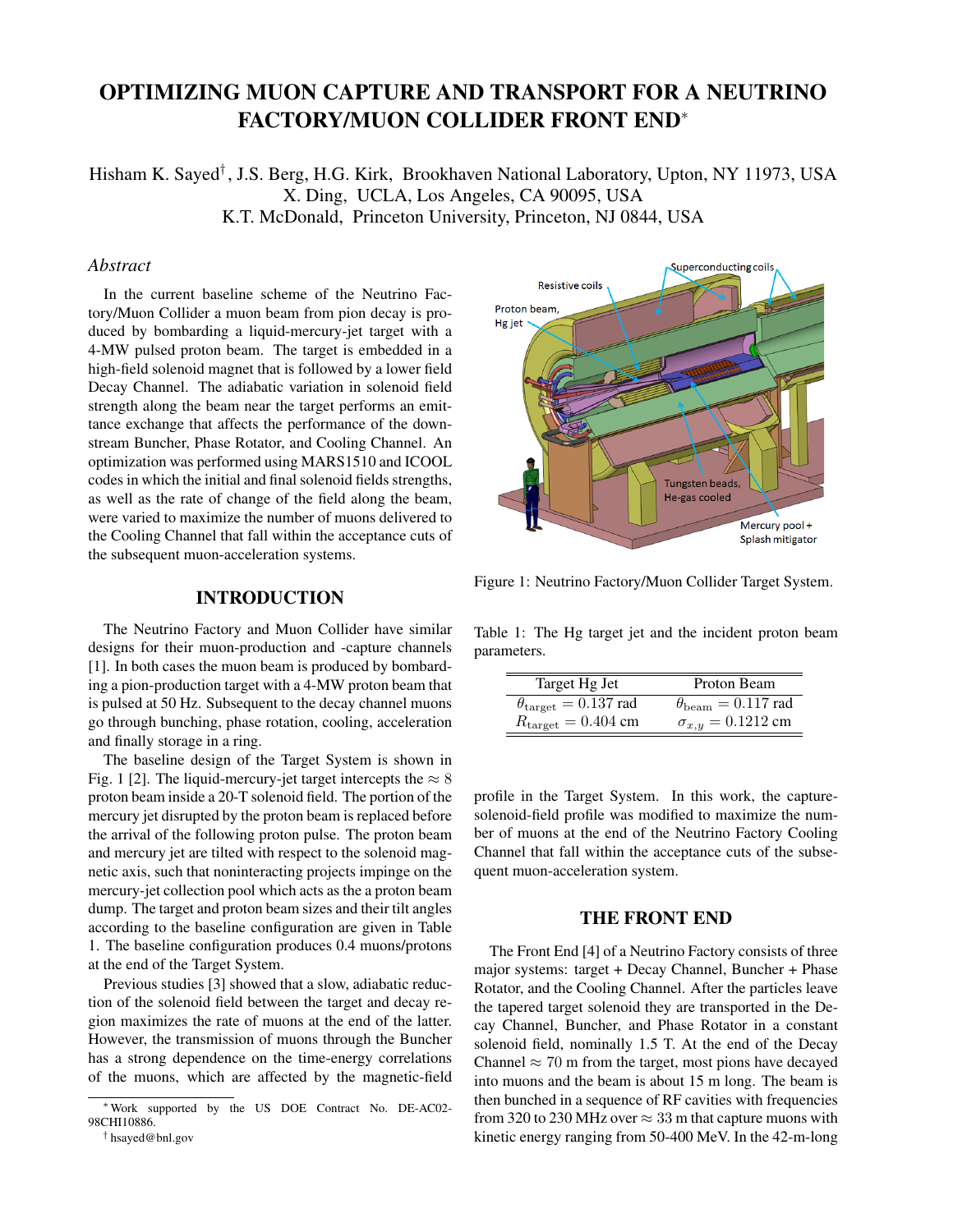phase-rotation section, lower energy muons are accelerated and high energy ones are decelerated, until at the end of the rotator the central momentum is 232 MeV/c, and the original 15-m-long bunch of muons of both signs has been formed into a 48-m-long train with 33 bunches of  $\mu^+$  interleaved with 33 bunches of  $\mu^-$ . The muon beam is then matched into the alternating, 2.8-T solenoid field in the Cooling Channel.

## CAPTURE-SOLENOID FIELD PROFILE

The baseline for the Target System utilizes a field profile that peaks at  $B_i = 20$  T at the target and tapers down to  $B_f = 1.5$  T over a distance of  $L_{\text{taper}} = 15$  m. Alternative axial-field profiles were considered, based on an inversecubic form [5], from which the off-axis fields were calculated using Maxwellian series expansions. Peaks fields of  $B_i = 15$  and 20 T were studied, along with final fields of  $B_f = 1.5$ -3.5 T and taper lengths  $L_{\text{taper}} = 1$ -40 m. A sample of the axial-field profiles studied is shown in Fig. 2.



Figure 2: On-axis magnetic field profiles for the Target System. Top:  $B_i = 20$  T; Bottom:  $B_i = 15$  T.

#### SIMULATION SETUP

The MARS simulation code [6] was used to simulate the particle production off the Hg-jet target, using an incident 4-MW proton beam with delta-function time distribution. The kinematic parameters of the secondary pions, kaons, and muons at  $z = 0$  (downstream end of the beam-jet interaction region) were recorded, and then used as input for an ICOOL [7, 8] simulation, through the Tapered Solenoid and onto the end of the Cooling Channel. The beam pipe geometry was simplified to have a constant 30-cm radius.

#### MUON PRODUCTION AND TRANSPORT

The figure of merit was taken to be the number of positive muons per incident proton within the subsequent Muon-Accelerator momentum acceptance,  $100 < p<sub>z</sub>$ 300 MeV/c, and acceptances in longitudinal and transverse phase space,  $A_z < 150$  mm and  $A_r < 30$  mm.

A first result is that the normalized muon yield  $N_{\text{muon}}/N_{\text{proton}}$  within the Muon-Accelerator acceptance decreased by 6% when the peak solenoid field was decreased from 20 to 15 T, keeping  $L_{\text{taper}}$  at the baseline value of 15 m.

Decreasing the length of the Taper resulted in higher muons yields, for  $L_{\text{taper}} > 4$  m, as shown in Fig. 3, provided the launch time of the proton beam relative to the phase of the RF cavities in the Buncher/Rotator was reoptimized.



Figure 3: Normalized muon yield within the Muon-Accelerator acceptance cuts for various target solenoid configurations.

It was found that the baseline number of 140 cooling cells was not optimal for shorter  $L_{\text{taper}}$ , while adding 10-20 more cooling cells was sufficient to maximize the muon yield. Going from the baseline 15-m-long target solenoid Taper to a short 5-m Taper increased the performance by 10%.

Some understanding of why a shorter Taper is favored can be gotten from Fig. 4, which plots the distribution of muons in longitudinal phase space at the end of the Decay Channel for a long and a short Taper. While the longer Taper transports more muons to the beginning of the Buncher, it produces a more diffuse longitudinal-phase-space distribution,. The short Taper produces a denser phase-space distribution that permits more muons to be captured into the acceptance windows (green) of the Buncher and Phase-Rotator.

Use of a higher final field  $B_f = 2.5$  T increased the yield